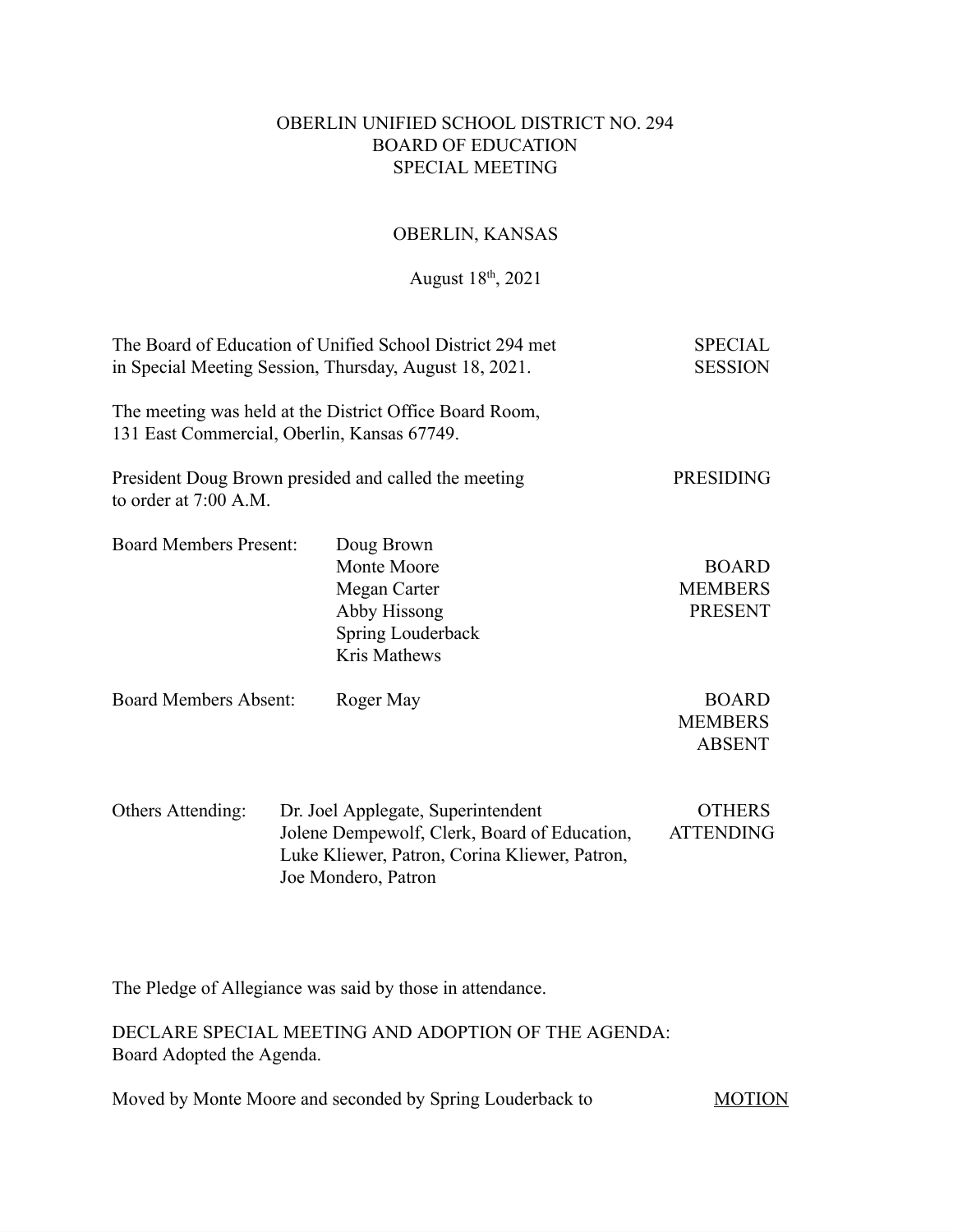Approve adoption of agenda. Adoption of agenda.

Voted on and carried unanimously, 6-0.

An Executive session is needed to discuss employee negotiations.

| Moved by Spring Louderback and seconded by Megan Carter to go into   | <b>MOTION</b> |
|----------------------------------------------------------------------|---------------|
| executive session to discuss employee negotiations under KOMA,       | Executive     |
| and the open meeting will resume in the District Office at 7:07 A.M. | Session       |

With only the Board, Superintendent, and Board Clerk in attendance.

Voted on and carried unanimously, 6-0.

No Action was taken.

An Executive session is needed to discuss employee negotiations.

| Moved by Spring Louderback and seconded by Megan Carter to go into   | <b>MOTION</b> |
|----------------------------------------------------------------------|---------------|
| executive session to discuss employee negotiations under KOMA,       | Executive     |
| and the open meeting will resume in the District Office at 7:14 A.M. | Session       |

With only the Board and Superintendent in attendance.

Voted on and carried unanimously, 6-0.

No Action was taken.

### DISCUSSION ITEMS

### BUDGET REVIEW:

Board Reviewed Options that were proposed and decided to go with Option 2 unless it is someone from the public detest it on September 13<sup>th</sup> Board Meeting.

### NEGOTIATIONS:

Board went over the committee negotiations with the Teachers.

RATIFICATION OF NEGOTIATED AGREEMENT: Board decided to move this to a vote.

RATIFICATION OF NEGOTIATED AGREEMENT: Board approved to table this for a later time. MOTION

 To Table For a later time

Agenda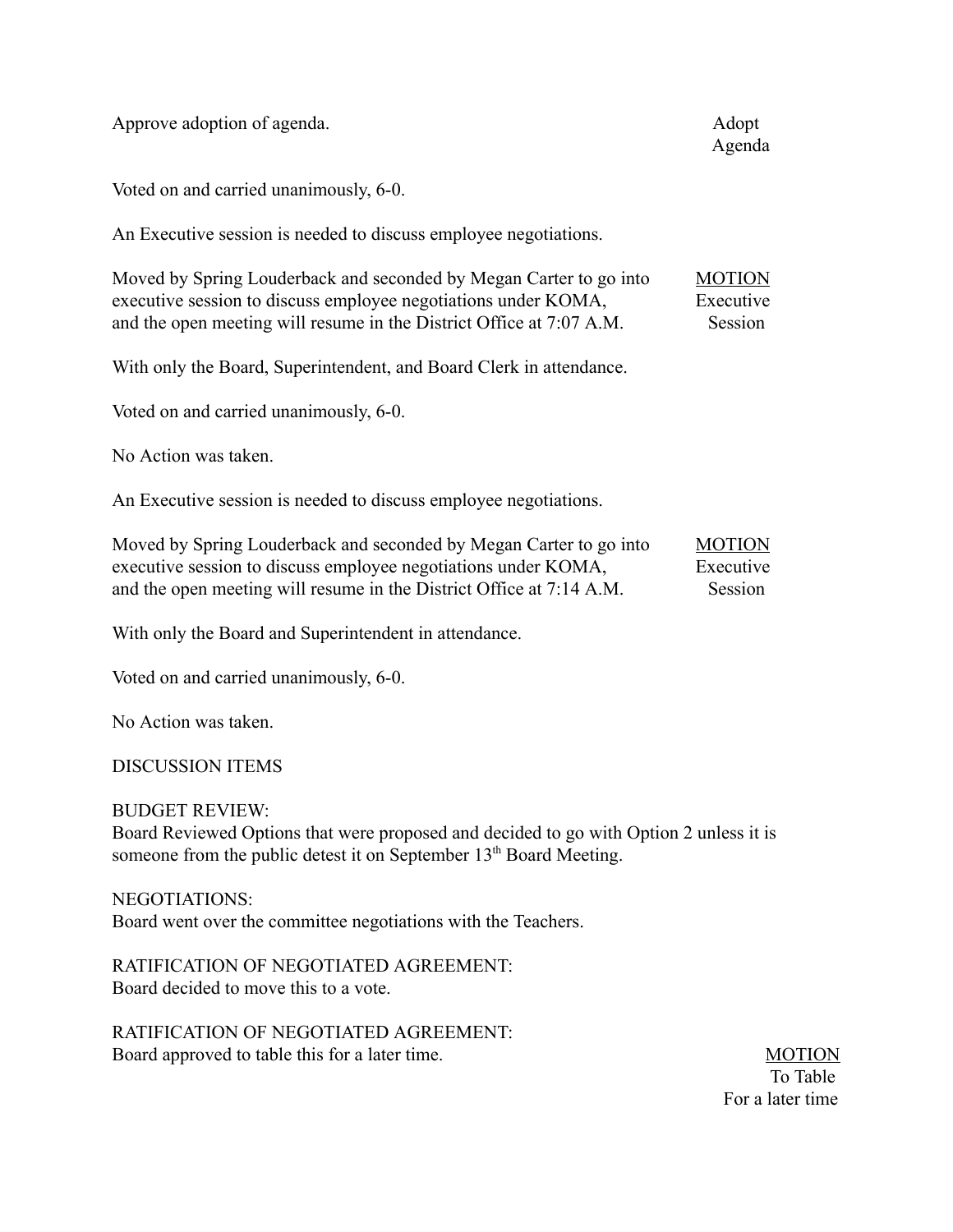Moved by Megan Carter and seconded by Abby Hissong to Table this for a later time.

Voted on and carried unanimously, 6-0

ACTION ITEMS

APPROVAL OF EMPLOYMENT AND RESIGNATION: Approval of Brooke Breth for Asst Jr HIGH VB and Head Jr. HIGH Girls BB Coaching Positions. Appointed Vicki Versailles for Food Service Director Resignation – Tanner Jackson, Head High School Track and Field Coach.

> **MOTION**  To Approve Employment and Resignation

Moved by Megan Carter and seconded by Abby Hissong to Approve Employment and Resignation of Brooke Breth, Vicki Versailles, and Tanner Jackson.

Voted on and carried unanimously, 6-0

KJUMP ACTION: Board was updated about the KJUMP Lawsuit with Symmetry.

APPROVAL OF FREE TEXTBOOK FEES FOR STUDENTS QUALIFYING FOR FREE MEALS & REDUCED: Board approved free Textbook Fees for Free & Reduced qualifications. MOTION

 To Approve Free Textbook Fees

Moved by Spring Louderback and seconded by Abby Hissong to Approve Free Textbook Fees for Students qualifying under Free & Reduced Meals.

Voted on and carried unanimously, 6-0

President Doug Brown Adjourn meeting 7:30 A.M.